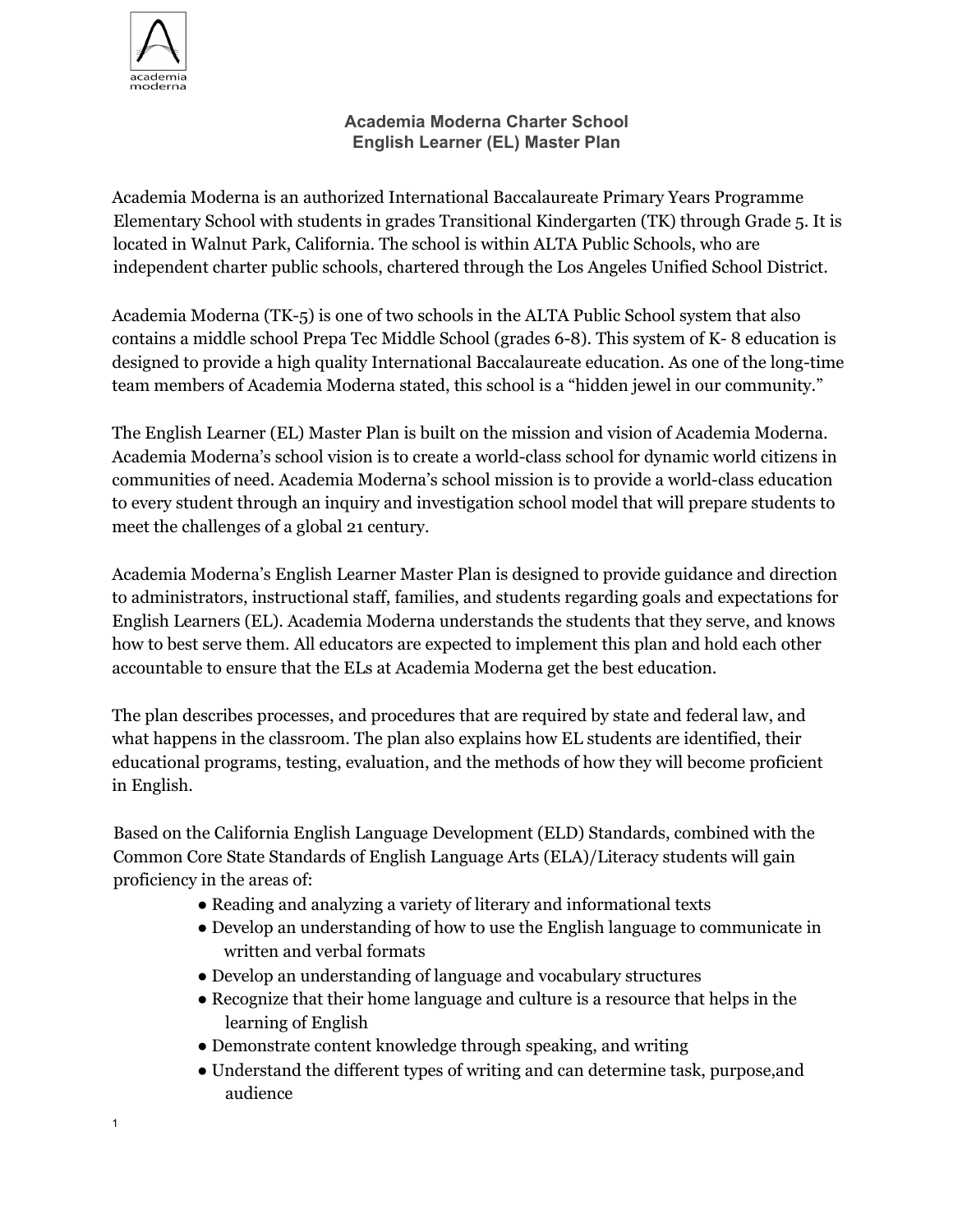

# **Principle 1: Parent Notification of Instructional Program Options, Assessment and Program Placement and Reclassification**

## **The Enrollment Procedures**

Academia Moderna is a "choice" charter school within the community of Walnut Park, California. Because of this status, each year in March, there is a lottery system where the names that have been collected are randomly chosen to fill the existing open classroom available seats. Once a child accepts enrollment, the parents/guardians are given an enrollment packet that includes all the required information of all public schools in California, as well as the specific information that is needed by the families to become a contributing member of the Academia Moderna school community. At times, there is a waiting list to enroll at the school. Based on the space and personnel available, families may have to wait until there is an opening available to enroll. The office staff keeps families aware of enrollment status regularly.

Among all the other required information from each family, the parents/guardian of each student enrolling at Academia Moderna will be asked to complete the Home Language Survey (HLS). This form will determine (1) the language the student first learned to speak, (2) the language most frequently spoken at home, and (3) the language most frequently spoken by the parents/guardians. When the information on this survey indicates that a language other than English is any one, or more of the answers, the student will automatically be referred for assessment in English, using the English Language Proficiency Assessment of California (ELPAC), or its equivalent language screener. The results of this assessment determine if the student is currently fluent in English or not. If the student is determined to be fluent in English, based on the ELPAC (or equivalent) assessment, the student will be determined to be Initially Fluent English Proficient (I-FEP), If the student is determined to not yet be fluent, s/he will be considered an English Learner (EL), and referred for classroom based instruction in English Language Development, along with all other content instruction.

### **Home Language Survey Questions**

1. Which language did your child learn when he/she first began to talk?

2. Which language does your child most frequently speak at home?

3. Which language do you (the parents or guardians) most frequently use when speaking with your child?

### **Language Proficiency Assessments**

To measure the ongoing development of English language proficiency, the English Learners (ELs) in Academia Moderna will be assessed annually with the English Language Proficiency Assessment of California (ELPAC). This assessment measures an English Learner's Oral and Written Language Development in Reading, Writing, Speaking, and Listening. These four assessments will be used to determine an EL's overall proficiency in English in one of four levels, 1-4, which corresponds to Level 1 (Emerging), Level 2 (mid to lower levels of Expanding)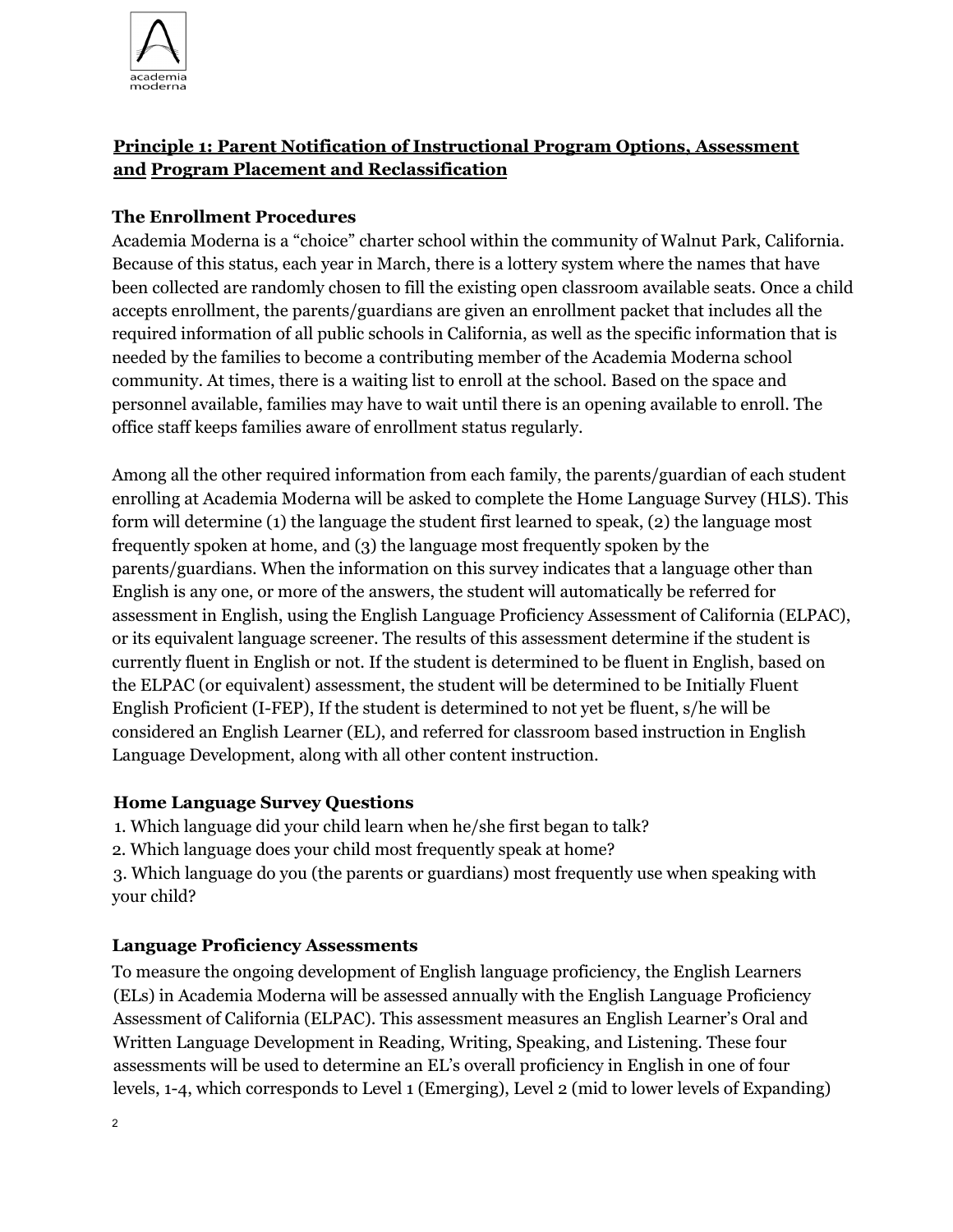

Level 3 (lower Bridging level and upper Expanding levels), and Level 4 (upper range of Expanding level). This assessment will be given annually, as directed by the CDE, in the spring of every academic year.

For an ongoing assessment that monitors English language proficiency in ELs, the administrators and teachers of Academia Moderna will develop a tool, based on the 2012 CA ELD Standards, that can be used to document ongoing growth in English Language development.

## **Parent Notification of Program Placement**

As required, all parents of ELs will receive annual notification of academic program placement. This notification will inform parents of the instructional delivery that their child will receive that throughout the academic year. This annual notification will inform the parents of (1) the most recent ELPAC scores and the program placement of Designated ELD and Integrated ELD. This way, the parent can inquire more about the details of the instructional program of the school, as it is specifically related to their child.

This notification will be delivered in US mail to every English Learner within 30 calendar days of the first day of instruction, in each academic year. (Please see the Alta PS Annual Parent Notification Letter of EL Status).

### **Transfer Students**

Students who are transferring to Academia Moderna from another country, another state, another district, or another school within the same district, will be met with enthusiasm and welcome, as they enter the school. For those students transferring from out of the country or state, these students will be asked to complete the entire enrollment package, including the Home Language Survey (HLS) (see forms). If the HLS indicates a language other than English spoken at home, the student will be assessed, in the same way a newly enrolled student would be who has never attended school before. The process for informing these transfer students and families about the instructional program and options available to them mirrors the standards enrollment process.

For students transferring from another district, or another school within the district, the transfer process relies on the information available on CALPADS, the CA online system of student information. Once a child is identified within that online system, and the updated enrollment and instructional information is gathered for that student, the student is efficiently assigned to appropriate instruction within Academia Moderna.

# **Professional Learning for Staff and Administration on Initial Identification, Placement, and Related Parental Rights/Informed Consent**

In the context of everyday instruction, the teachers of Academia Moderna have 45 minutes of teacher collaboration and/or professional learning each day. In this daily time, the teachers are developing and planning their IB Units of Instruction, and integrating meaningful and appropriate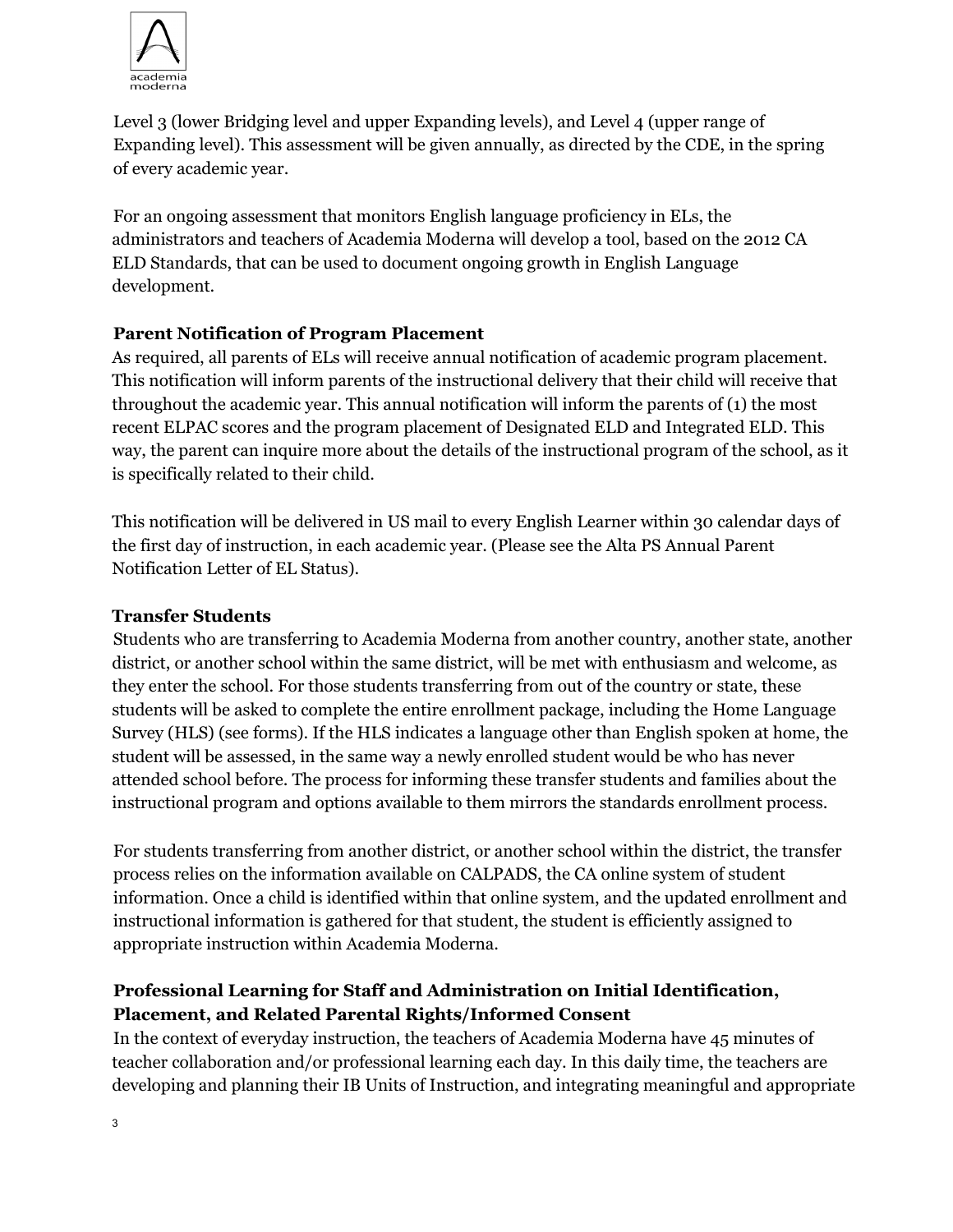

elements of the adopted curriculum. As these units drive the overall instruction of this IB school, many hours have been dedicated to developing the best possible and most meaningful units in each grade level. The support and development of International Baccalaureate will continue as an integral part of professional learning for the administration and staff.

In the past eight years, since the adoption of the California ELA and Math Standards, and in 2012, the California English Language Development Standards, the focus at Academia Moderna has been on understanding and fully implementing the International Baccalaureate Primary Years Programme. Though the professional learning focus was on that, the conversations around the California Standards were always in the context of that conversation.

Since the new administration arrived in the 2018-2019, International Baccalaureate Primary Years Programme has been enhanced with professional learning and support for teachers around the California Standards (ELA, MATH and ELD) so that all students, including ELs have access to the benefits of the International Baccalaureate Primary Years Programme. That means that the teachers and administrative staff of Academia Moderna while still developing as an International Baccalaureate Primary Years Programme, and now building support and awareness of instructional need toward the California Standards for all students in the school. In addition, Academia Moderna has been reauthorized by the International Baccalaureate last year for another five years.

Thinking Maps are implemented at Academia Moderna. Teachers use Thinking Maps as a common language to teach students content vocabulary, reading, writing, and the structures of the English language. Thinking Maps gives students skills regarding how to organize their thoughts before writing or speaking. Thinking Maps strategies involve students in metacognitive thinking, build vocabulary, assists in reading comprehension, and provides structures for writing and conversation.

Teachers and administrators will discover the academic and linguistic power of developing academic speaking and writing in all students. As they read and discuss the 2010 California ELA and Math Standards (California Standards), at their grade level and other grade levels) they will begin to see how the 2012 CA English Language Development Standards support the academic language needed to be successful in grade level content. Through ongoing professional learning sessions, support in the classroom with an instructional coach, and support for the administrative team with an administrative coach, the entire school will discover how to work together for the benefit of all students, especially English Learners.

In subsequent years, the deep understanding of the California standards will lead to discussions around student work samples and how to support, especially English Learners, in the attainment of those standards. Academic speaking and writing will be developed and supported throughout the school, and students will continue to be "developing inquiring, knowledgeable and caring young people who are motivated to succeed."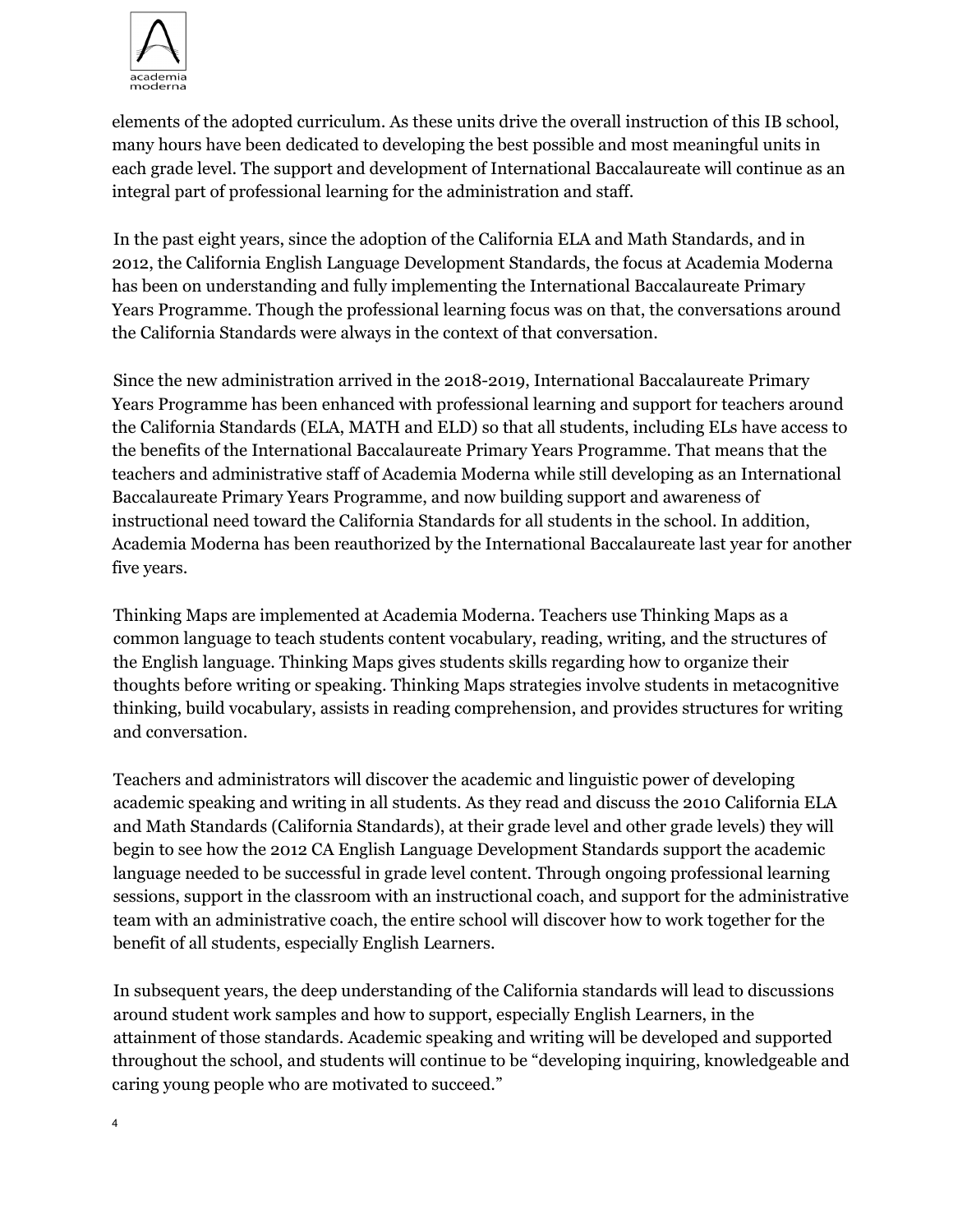

https://www.ibo.org/benefits/why-the-ib-is-different/

# **Principle 1: Initial Identification, Placement, Reclassification, and Related Parental Rights /Informed Consent**

Parents of students in Academia Moderna have the right to be fully informed of their child's identification of English Learner status, the placement of their child in the instructional program, and the academic and linguistic growth of their child. They have the right to share their concerns with the administrative team and their child's teacher. They have the right to know about the instructional programs and the various opportunities to be involved in their child's education.

### **Reclassification Process and Criteria**

"ELs are reclassified to fluent-English proficient based on the following multiple criteria, in alignment with California EC and the State Board of Education recommendations:

| <b>Criteria</b>                          | <b>Assessment</b>          | <b>Date</b> | <b>Score</b> | <b>Required Score</b>                                         |
|------------------------------------------|----------------------------|-------------|--------------|---------------------------------------------------------------|
| <b>First Criteria</b>                    | <b>ELPAC Overall Score</b> |             |              | Overall 4                                                     |
| <b>Second Criteria</b><br>(SBAC or NWEA) | ELA SBAC                   |             |              | Equivalent to High 2                                          |
|                                          | NWEA Reading or DRA        |             |              | Equivalent to 2 or higher                                     |
| <b>Third Criteria</b>                    | Teacher recommendation     |             |              | 2 or higher in English L.A. based on teacher progress reports |
| <b>Fourth Criteria</b>                   | <b>Parent Notification</b> |             |              | Parental Agreement/signature                                  |

### **Student Performance Data:**

Once Reclassified Students will be monitored for three years. If there is a noticeable drop in test scores and observed academic behavior, appropriate interventions will occur with notification to the parent. Further action will be taken, as needed.

### **Reclassification of English Learners with Disabilities**

Students who are English Learners and have qualified for specialized instruction for a learning disability, can be reclassified to "Reclassified Fluent English Proficient" using an alternate criteria for that status. In the case of a student who, according to the expertise of the Individual Education Plan (IEP) Team for that particular student, will not realistically be able to meet the district's criteria of RFEP status, because of a diagnosed learning disability, CAN determine either (1) an alternate criteria for RFEP status for that student, or, with adequate documentation, can change a particular student's status to RFEP. This process requires complete documentation and written approval from the entire EIP team, as will as informed consent from the parent/guardian.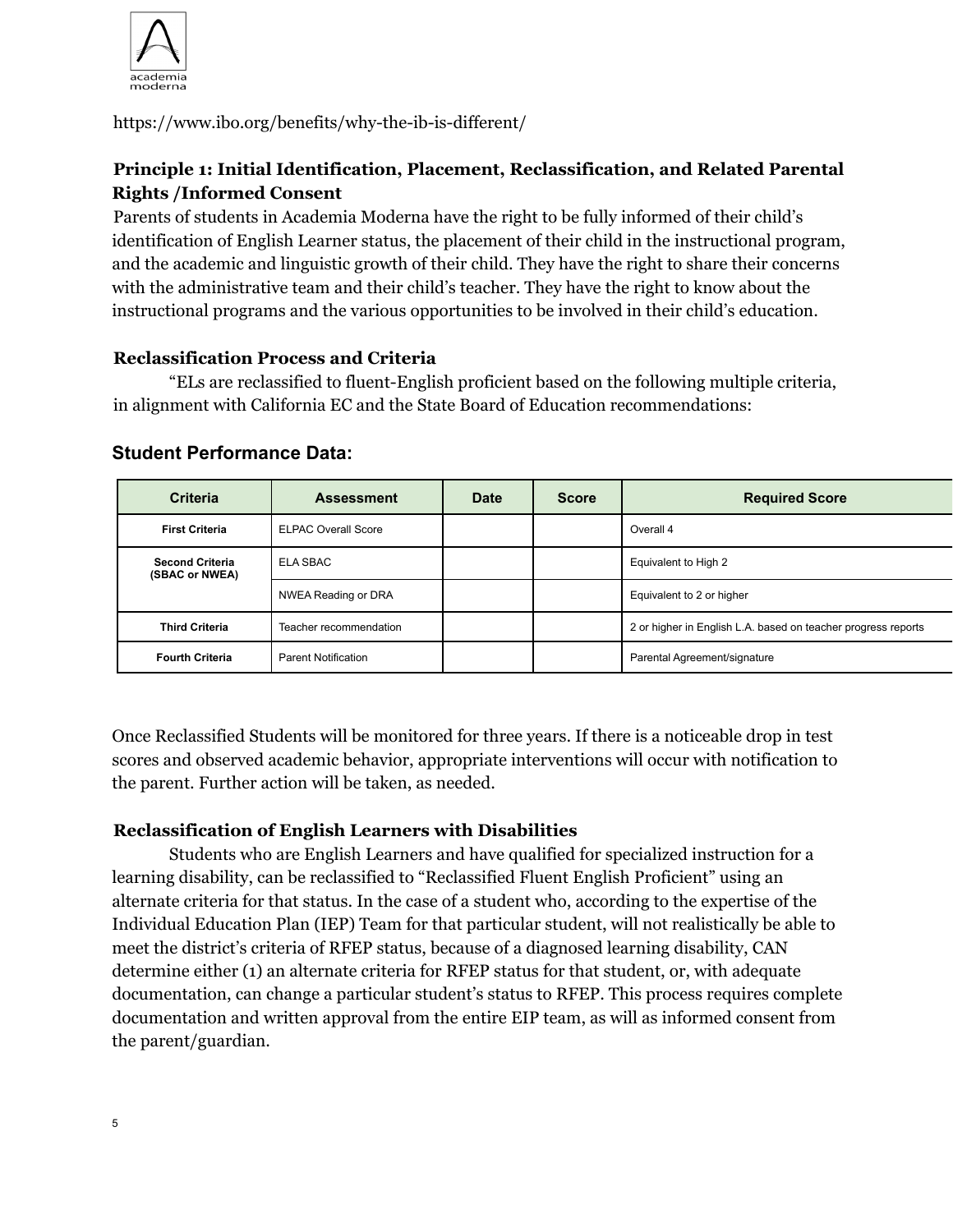

# **Principle 2: Instructional Program Options**

### Structured English Immersion

"SEI, also known as "Structured English Immersion," is a program designed to promote language acquisition in which nearly all classroom instruction is given in English, but with the curriculum and presentation designed for children who are learning the language." (CDE, 2018)

In Academia Moderna, as an authorized IB Primary program, SEI is designed to promote the goals of IB, while supporting and encouraging the academic language needed to properly respond to the linguistic needs of the student population. Using both Designated and Integrated English Language Development structures, ELs, all students of the school are (1) academically responding using oral language appropriate to the content being taught, and (2) held accountable for the use of the language with ongoing reminders, accountability structures, and small interruptions of teachers to insure the appropriate academic discourse within the classroom.

### Mainstream English Instructional Programs

"Students who have acquired reasonable fluency in English are placed in English Language Mainstream. These classrooms are taught in English. The students receive appropriate English Language Development (ELD) and grade level academic content through Specially Designed Academic Instruction in English(SDAIE)." (CDE, 2018)

As described in the above section, students in this context receive instructional appropriate for IB, Designated and Integrated ELD, and the appropriate support and accountability measures to insure full academic language development across the content areas. The difference here is that the students in this context are more fluent in English, but still need appropriate support.

At this higher level of language proficiency, students are working in the context of IB to read, write, speak, and listen at an academic level appropriate for the academic standards of their grade level. As needed, teachers are offering linguistic and academic interventions and support.

Interventions for Students that are Not Meeting Minimum Standards As a key aspect of interventions for students that are not meeting minimum progress expectations, the teachers and specialists at Academia Moderna uses a system of instructional differentiation to give to students what they may be lacking to meet standards.

### Differentiation

Throughout the school day, Instructional differentiation and support is delivered by the classroom teacher, an instructional assistant, and in some cases classroom volunteers and/or parents. This instruction, designed to meet specific instructional needs of specific students is delivered by the teacher, then the student(s) has/have the opportunity for more practice of the skill or lesson with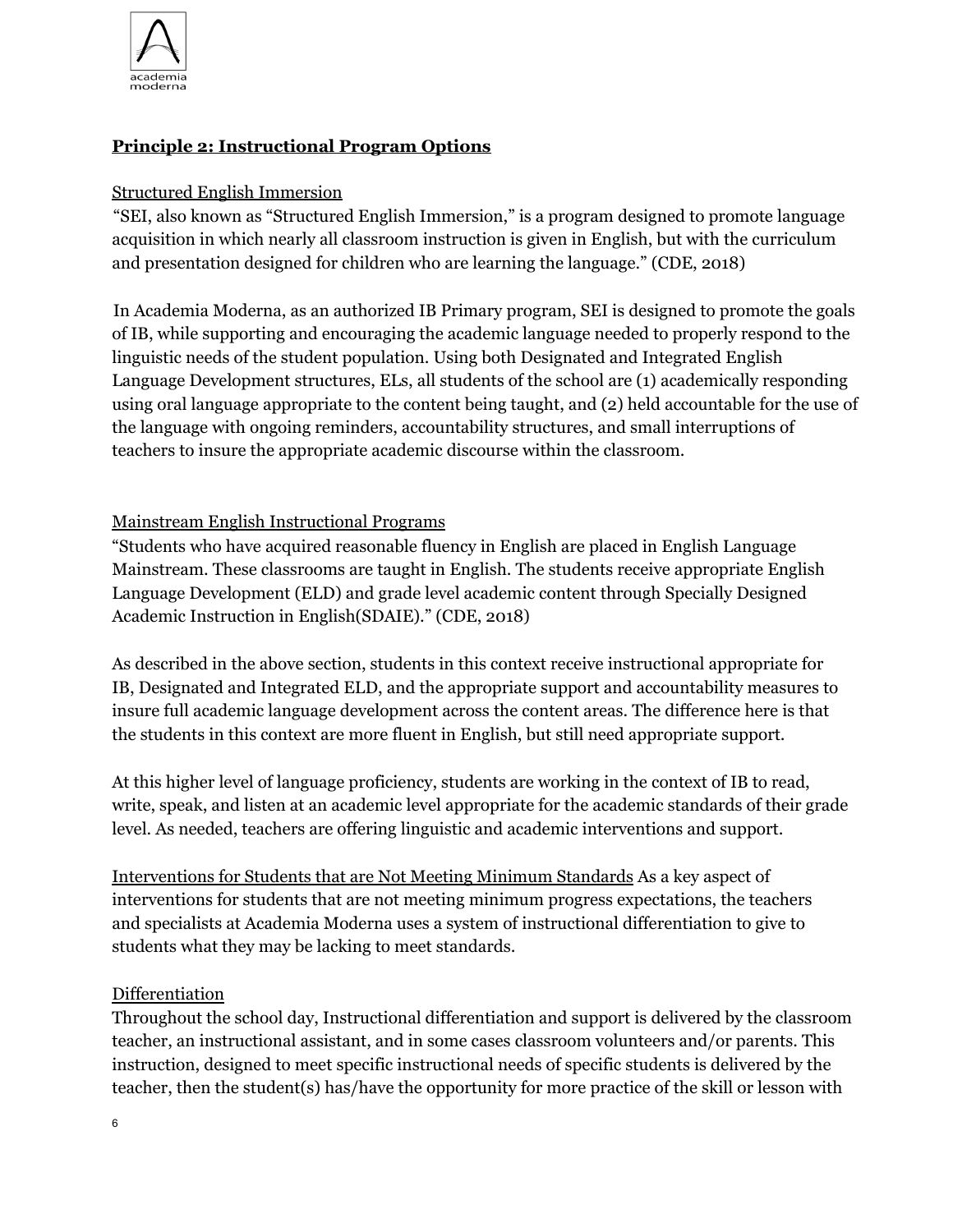

the other adults in the classroom. Small group and individual instruction for each student is determined by the teacher and planned as an integral part of the lessons.

Different from all other areas of the curriculum is the differentiation of English Language Development. It is determined by the student's current level of English Language Development (ELD). Determined by initial assessment or the annual assessment of the ELPAC, English Learners are grouped by their current ELD level and given instruction so the student builds skills to reach the next level of his/her language development. That grouping, sometimes called "deployment" is used within a particular group of grade level teachers, in order to deliver the most targeted instruction in ELD. Specific intervention systems and programs are developing.

Another differentiated support system is through the instructional support from paraprofessionals who support students in their native language. These dedicated staff members use the primary language of ELs to help them understand the content instruction delivered by the classroom teacher.

### **Principle 3: Instructional Services for English Learners**

Guiding Practices for Instructional Services to ELS and SELS

Per ELD instruction provided by Saunders and Goldenberg (in CDE, 2010, pp.27-28) A separate block of time is devoted to daily ELD instruction. ELD instruction emphasizes listening and speaking although it can incorporate reading and writing. ELD instruction explicitly teaches elements of English (e.g., vocabulary, syntax, grammar, functions and conventions). ELD instruction is planned and delivered with specific language objectives for each lesson. ELD instruction integrates meaning and communication to support explicit teaching of language. ELD instruction includes carefully planned interactive activities among students. ELD instruction provides students with corrective feedback on form. ELD teachers attend to communication and language-learning strategies during instruction. ELD instruction emphasizes academic language as well as conversational language. ELD instruction continues until students meet reclassification criteria. ELs are carefully grouped by language proficiency for ELD instruction; they are in mixed classrooms, not segregated by language proficiency at other times of the school day

### English Language Development

Academia Moderna implements English Language Development (ELD) instruction in two ways to support the English Learners, based on, and following the 2012 California English Language Development Standards. The first is Designated ELD, where every English Learner is given instruction to address their current English language proficiency level. That differentiated language instruction happens within the classroom, and in some cases, across the classrooms of a particular grade level. This ELD instruction occurs daily and is specific to the English language proficiency of the EL student or group of students.

The other form of English Language Development (ELD) is Integrated ELD where the instruction supports the development of academic speaking and writing across all content areas. This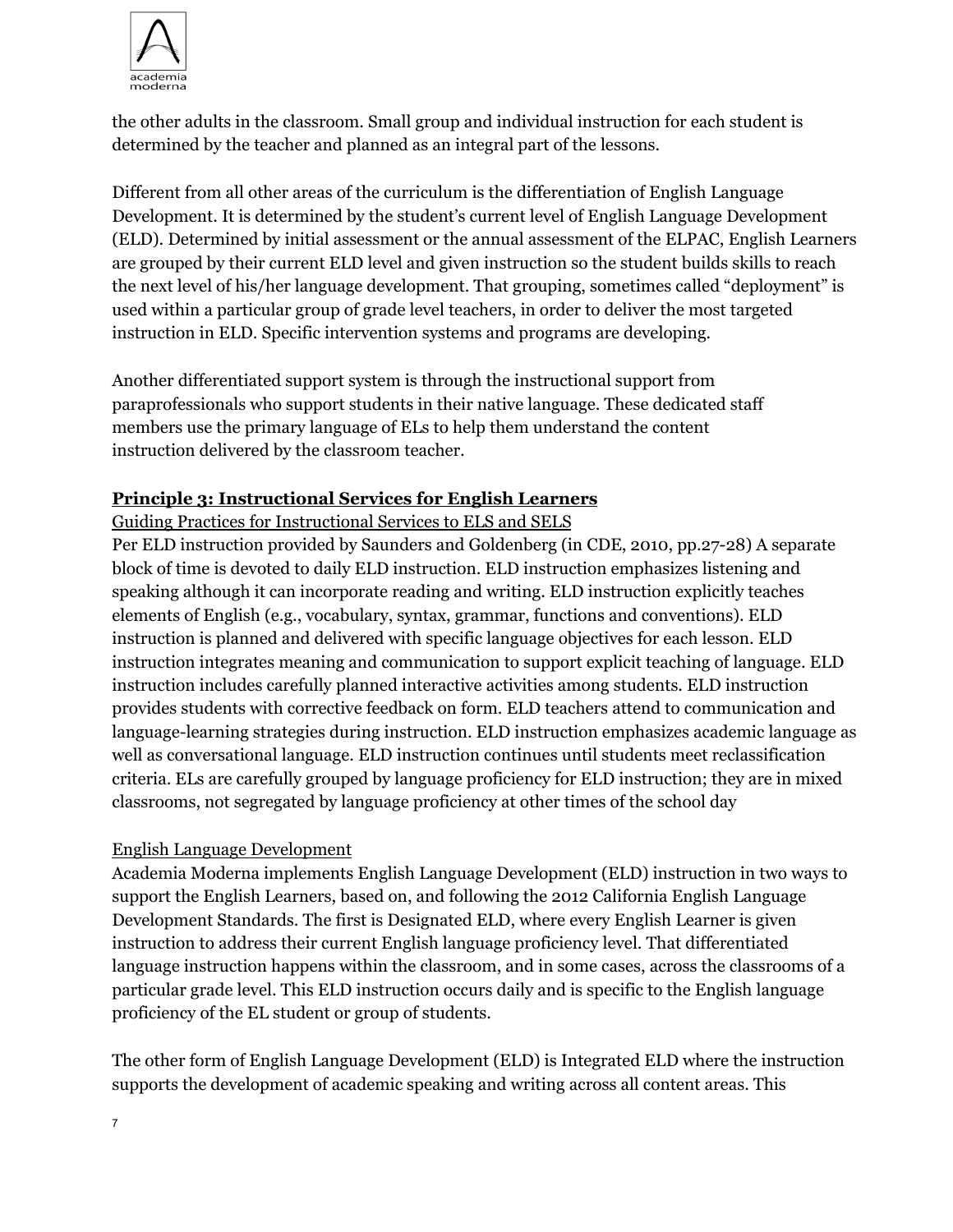

instruction is delivered to all students throughout the day, with specific attention to the English Learners and their current English Language Proficiency (ELP) level. Throughout the day the instruction (1) promotes collaborative discussions, (2) supporting comprehension and interpretation of complex text, and (3) supporting academic speaking and writing.

The ELD instruction that occurs every day is designed to develop the language the students need to actively and proactively participate in grade level content instruction. The ELD instruction, whether designated or integrated, should build the language that students can immediately use this language in the content areas in their grade level classrooms. Instructional Program

Academia Moderna is an authorized International Baccalaureate Primary Years Programme Elementary School. The instructional program is structured around academic units at each grade level that prepare, "students to become active, caring, lifelong learners who demonstrate respect for themselves and others and have the capacity to participate in the world around them." (https://www.ibo.org/programmes/) The academic units are structured through a unit template that is offered through the IB support, and developed by teams of teachers within the site. Teachers are given ongoing and scheduled collaboration time to develop these units, as well as support each other in all areas of instruction.

Though these academic units are the major driving force of the everyday instruction, Academia Moderna has adopted the following list of published curricula for reference and support for teachers, to be sure that, along with the educational impact of the instructional units, the California Standards in all areas of the content are supported in the ingoing instruction of all students:

| <b>Academic Content Area Name of Instructional Program</b> | Publisher                |
|------------------------------------------------------------|--------------------------|
| <b>English Language Arts Wonders</b>                       | <b>ELA McGraw-Hill</b>   |
| <b>English Language Development Wonders</b>                | <b>ELD McGraw-Hill</b>   |
| Mathematics en Vision                                      | <b>Savvas Learning</b>   |
| Social Science Studies Weekly American                     | <b>Legacy Publishing</b> |
| <b>Science Harcourt CA Edition</b>                         | Harcourt                 |

All English Learner students in Academia Moderna receive instruction in all the above content areas. For English Only students, IFEP students and RFEP students, they receive instruction in all areas EXCEPT English Language Development. R-Fep students are monitored for three years.

Professional Learning for Key Aspects of English Learner Instructional Program The administrative leadership, and support from outside expertise, of Academia Moderna provides information for the fellow administrators and teaching staff with the importance of the key elements of the instructional program designed to specifically support English Learners. These ongoing training support the understanding of these important instructional aspects, as well as the practical in-classroom implementation of the aspects, for the full benefit of students.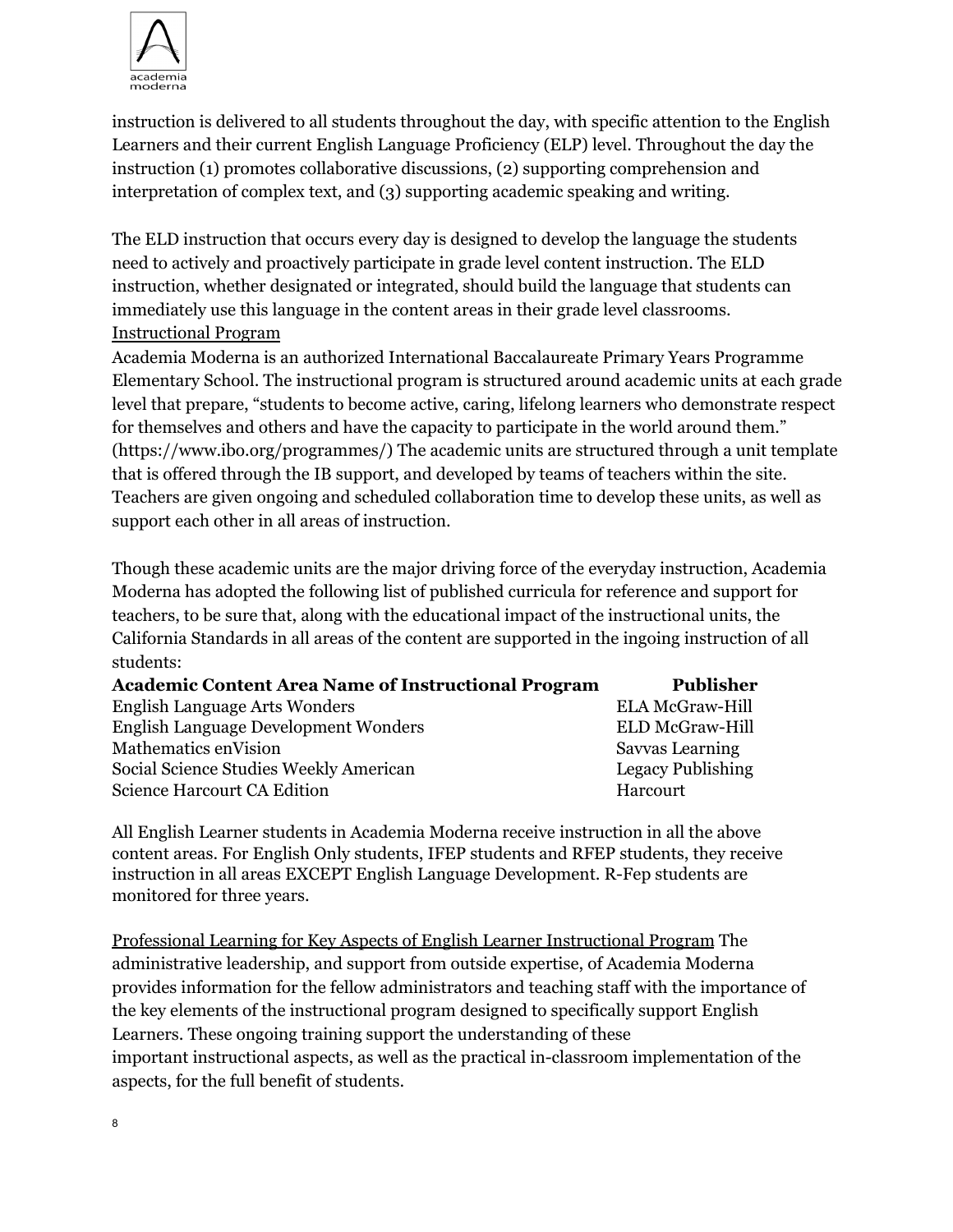

Teachers will be instructed on the ELD elements of quality. Emphasis on theory and research will be given. Teachers will be trained on adopted instructional materials to learn and practice ELD teaching strategies coupled with academic vocabulary and daily instruction and activities.

## **Principle 4: Instructional Program for Standard English Learners**

Guiding Practices for Instructional Services to ELS and SELS. Groups considered to fall under this area are: -Mexican-American or Chicano -African American -Central-American -Caucasian -South-American

## Guiding Practices

Teachers design inquiry-based learning experiences that support all learners by: -Differentiating the content, process, and products delivered to students in order to provide equal access to standards-based education for all learners -Collaboratively writing effective standards-based lesson plans and through the PYP Program of Inquiry by building knowledge and understanding of the linguistic knowledge

-Teaching linguistic knowledge about non-standard varieties

# Instructional Goals

Goal 1

By the end of June 2025, all third through fifth grade student subgroups will show a 5% increase in their proficiency of ELA and mathematics each year as measured by the Smarter Balanced Assessment.

### Goal 2

By the end of June 2025, all students designated as English Learners will increase in their proficiency of English Language Development by one level each year as measured by the ELPAC Assessment.

### Goal 3

By the end of June 2025, the student reclassification rate will increase by 5% each year as measured by the Reclassification Criteria found in the EL Master Plan.

# Defining the Population of Academia Moderna

At the time of printing this document, Academia Moderna has 438 students in grade TK-5. The school currently has an administrative staff of two, one principal and one assistant principal, as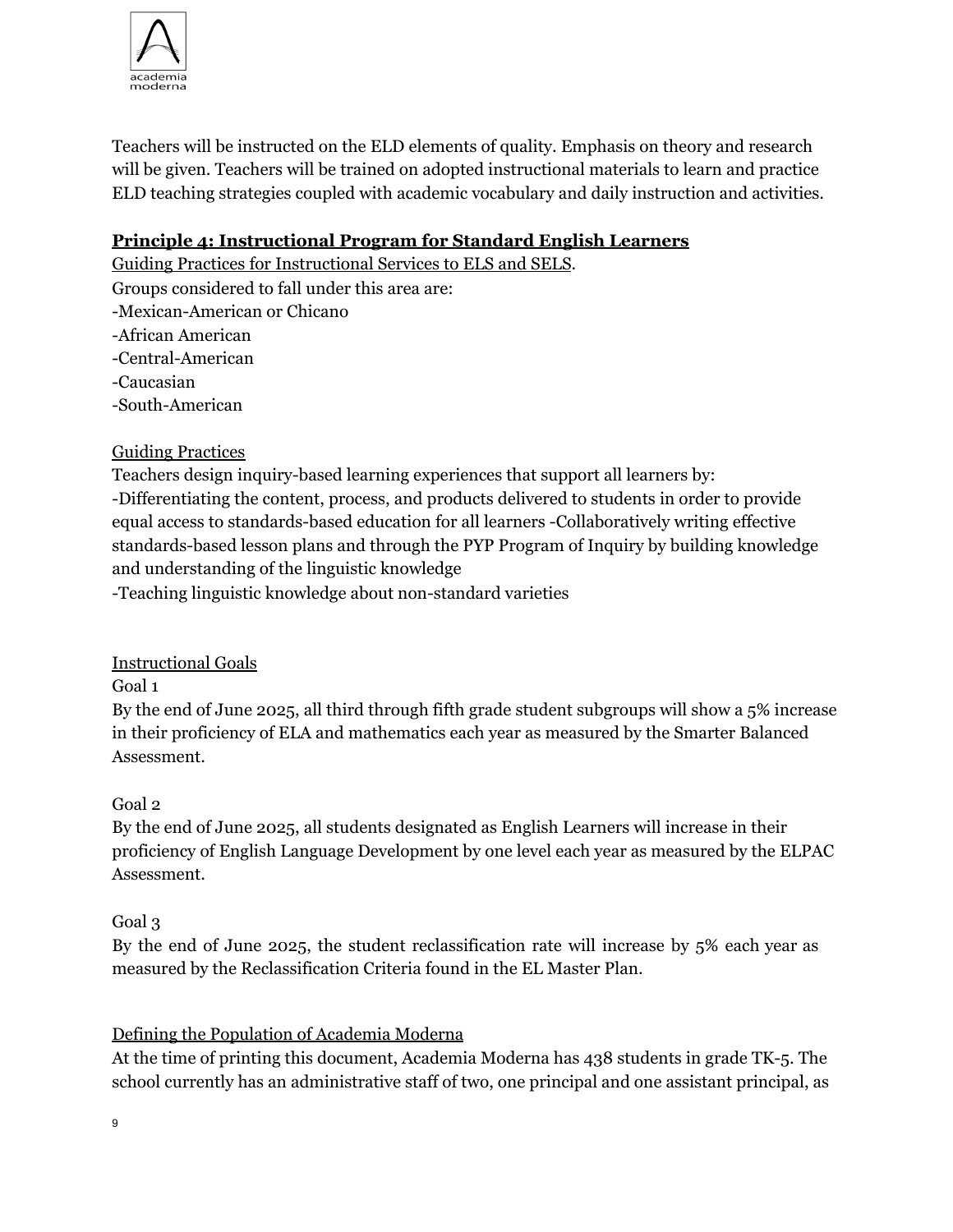

well as an office staff of three. There are eighteen classroom teachers, including one TK and K teacher, along with two kindergarten teachers. In grades one through five, there are three classroom teachers at each grade.

Currently, Academia Moderna has 438 students enrolled who are 98% Hispanic and 2% White and African-American. The student population has an English Learner (EL) population of 37%, and a Re-designated EL (RFEP) population of 8%. There are nine students in Academia Moderna whose native language is not English, but after being assessed using the schools English proficiency assessment (The English Language Proficiency Assessment of California ELPAC) the students' proficiency in English was assessed as being proficient. (R-FEP) There is also a population of students whose native language is English (English Only, EO). The number of EO students is currently 53%.

## Instructional Program For Standard English Learner

Please refer to the detailed description in Principles 2 and 3, above describing the instructional program for English Learners. All details within those principles apply to Standard English Learners, except for one key aspect of instruction. Designated ELD. ALl of the remaining aspects of the instructional plan, including International Baccalaureate, school adopted curriculum, and Integrated ELD all apply to students working to develop Standard English.

## Defining the Population of Academia Moderna

The students of Academia Moderna, are assessed on their learning in an ongoing way, through three types of assessments that occur (1) at certain times of the year, and (2) throughout the year. These assessments are directed toward developing "Capable Learners for Collective Efficacy."

### Annual Assessments

All students in Academia Moderna are assessed annually through the state assessment for grade level standards, the CAASPP system. This system assesses their knowledge of grade level content in ELA, Mathematics, Social Science, and Science. English Learners are also assessed in the development of English, through the annual EPLAC exam. This assessment measures their ability to read, write, speak, and listen in English, and compares that to previous scores of this same assessment in previous year. If the assessment is new to the student, it serves as a foundation for further comparisons and as a tool to determine appropriate ELD instruction. District/Site Assessments

This academic year, Academia Moderna will begin to implement the NWEA Assessment system

to determine students' current mastery of ELA and Mathematics California Standards. These assessments will be given at the beginning of the academic year to each student, then at the middle of the year, and at the end of the year, to show growth and drive ongoing instruction with all students. All students will participate in this system, as the California Standards are to be met by all students.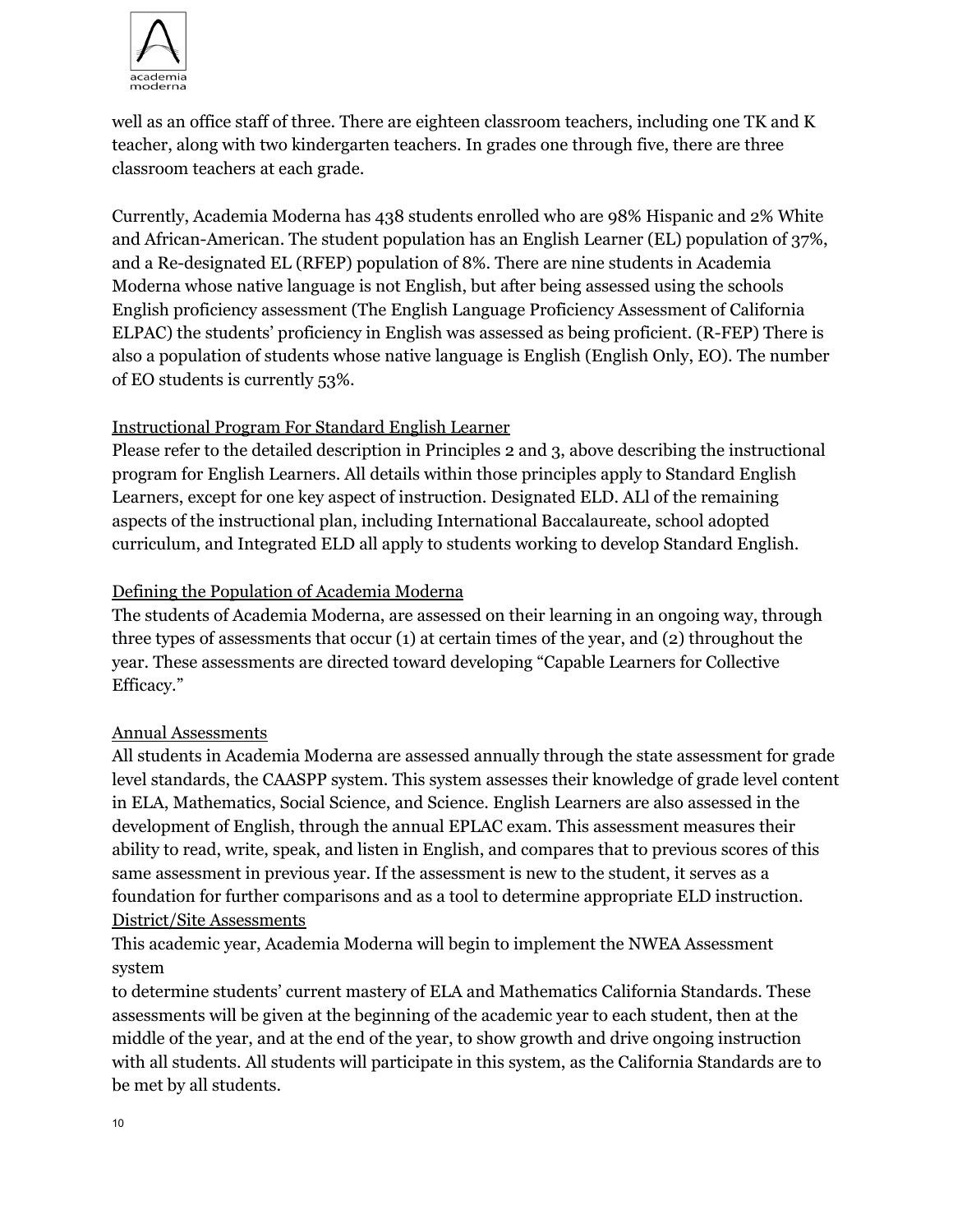

### Classroom Based Assessments

On an ongoing basis, each classroom teacher will develop and implement classroom based assessments to deliver to his/her students. The assessments could be in the form of quizzes, short assignments, longer assignments, partner and/or team assignments, group work assignments, etc. These assessments would be used for daily grading, progress reporting, and/or modifying instruction as needed. These assessments are usually teacher developed and reflect the most current and meaningful learning that has recently occured in students.

### Professional Development

The ongoing professional development for administrators and teachers in Academia Moderna is an important element of the instructional plan for all of our students.

Being sure that teachers and administrators are informed of the 2010 English Language Arts and Math Standard, the 2012 English Language Development Standards, as well as the Next Generation Science Standards and the newly adopted 2017 History and Social Science Standards.

### Accountability for Implementation of Instruction

With a newly hired administrative team, Academia Moderna is in the process of developing a plan of ongoing classroom observations that involve constructive feedback for teachers. The new team of administrators will regularly visit and observe classroom instruction. They will document those visitations and use them as an integral part of the development of professional development services planned for the teachers.

The administrative team will continue to monitor instruction and give appropriate feedback for teachers, in order to continue to develop and maintain a quality standards-based International Baccalaureate education for all the students of Academia Moderna.

### **Principle 5: Family and Community Involvement**

### Parent and Community Participation

From the moment a parent enters the office of Academia Moderna to inquire about enrollment, parents are encouraged to fully participate in their child's education. They are met by an informed and bilingual office staff that can answer their questions and work to resolve any issues that may arise. As an independent charter school, the parents of students in Academia Moderna are encouraged to volunteer twenty hours in a given school year. These hours can be accumulated in time at the school and other contributions to the school and its students. The welcoming staff in the front office coordinate all the documentation of hours, so each parent can monitor their own involvement all along the way. At the end of each academic year, the school celebrates parent participation with an annual gala. At this gala, parents who have met the twenty hours of volunteerism are recognized, as well as all parents that have contributed to the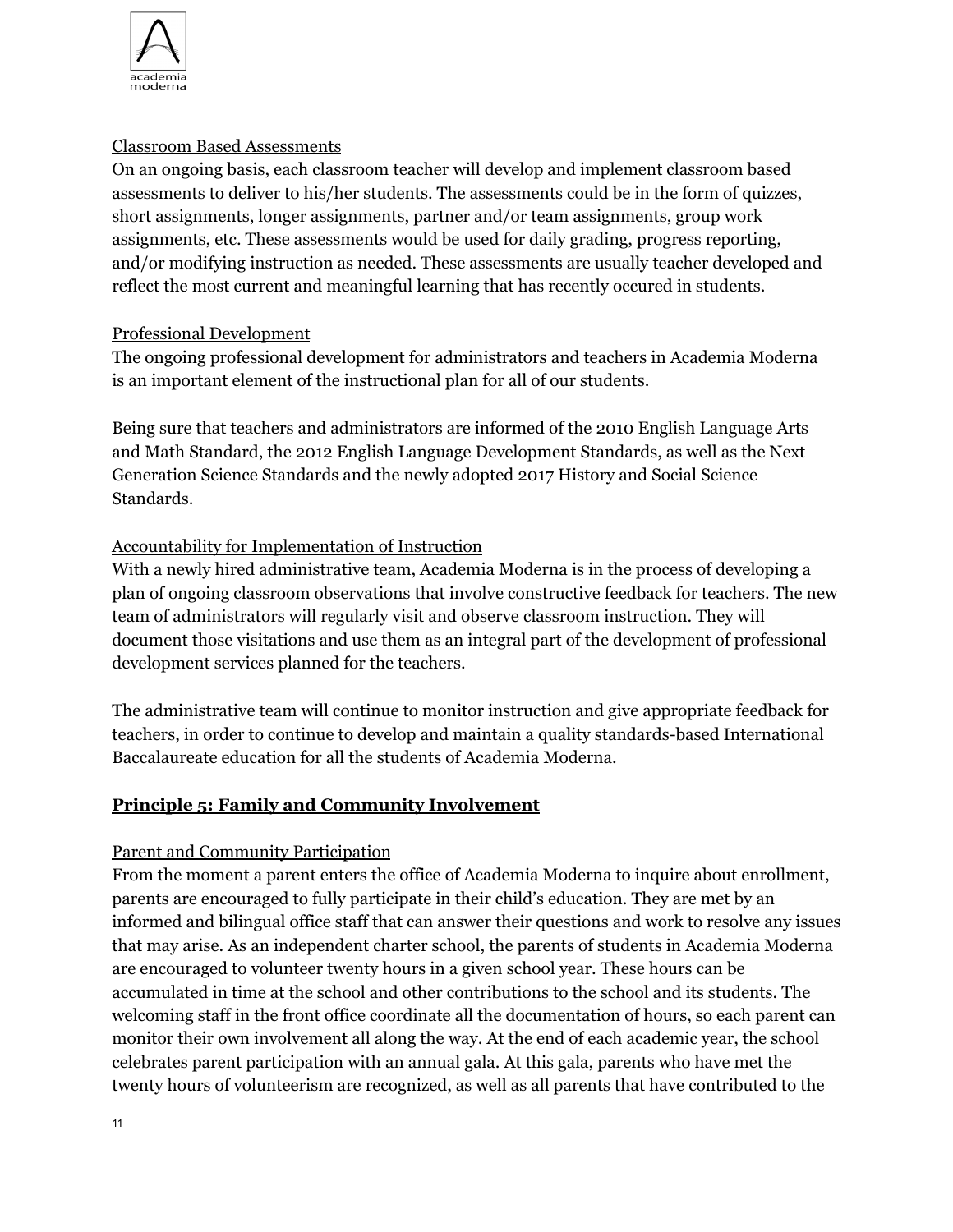

success of the school.

Academia Moderna offers all the traditional opportunities for parent involvement like Back To School Night, Open House, Parent Conferencing, School Site Council, English Language Advisory Committees, tours of the school, monthly "chats" with the school administration over coffee or snacks, and other meaningful conversations that happen before school, after school, and whenever a parent may want an appointment.

As required by Title 1, parents are notified and informed of many workings of the school. On a regular basis, Academia Moderna invites parents to give input on the plans for using federal and state funding sources, and is encouraged to give their opinions on the use. Also, parents are regularly given the opportunity to hear about instructional plans for the students, and how those plans are to promote their student acquisition of English and knowledge of grade level content.

Academia Moderna also employs a Home School Liaison, Jeanette Santana, that informs parents and community members of the school's plans, as well as bridges the communication between parent and teacher. All of the above services to parents are available in English and in the home language of the parent. These communications are available in oral and in written form, using all available technological resources and tools.

## English Learner Advisory Committee (ELAC)

Academia Moderna is re-establishing an ongoing District English Learner Advisory Committee (DELAC), where parents have opportunities to learn about the school, the budget that supports it, the different funding sources that are to serve English Learners, and to give feedback to the school community based on what parents and the community feel are important. This committee is derived from parents, the ELD Coordinator and administration, with a structure that allows for regular and constructive feedback to the school. It will meet regularly throughout the academic year, with guidance from the school administration. The District ELAC advises the School Site Council.

### Delegate of Authority (SSC)

Another important aspect of parent and community involvement is the School Site Council (SSC). At Academia Moderna, the SSC is an elected committee where parents are involved in many crucial decisions regarding how the school runs smoothly and effectively. As per the regulations from the California Department of Education, 2018:

Pursuant to California Education Code (EC) Section 52855 and EC 64001 a school site council (SSC) is to develop, annually review and update the Single Plan for Student Achievement (SPSA). The SSC must recommend the SPSA to the local governing board for approval. Thus the role of the SSC is crucial to the success of the categorical programs a school may have. The SSC must meet the composition requirements specified in EC 52852 unless granted a waiver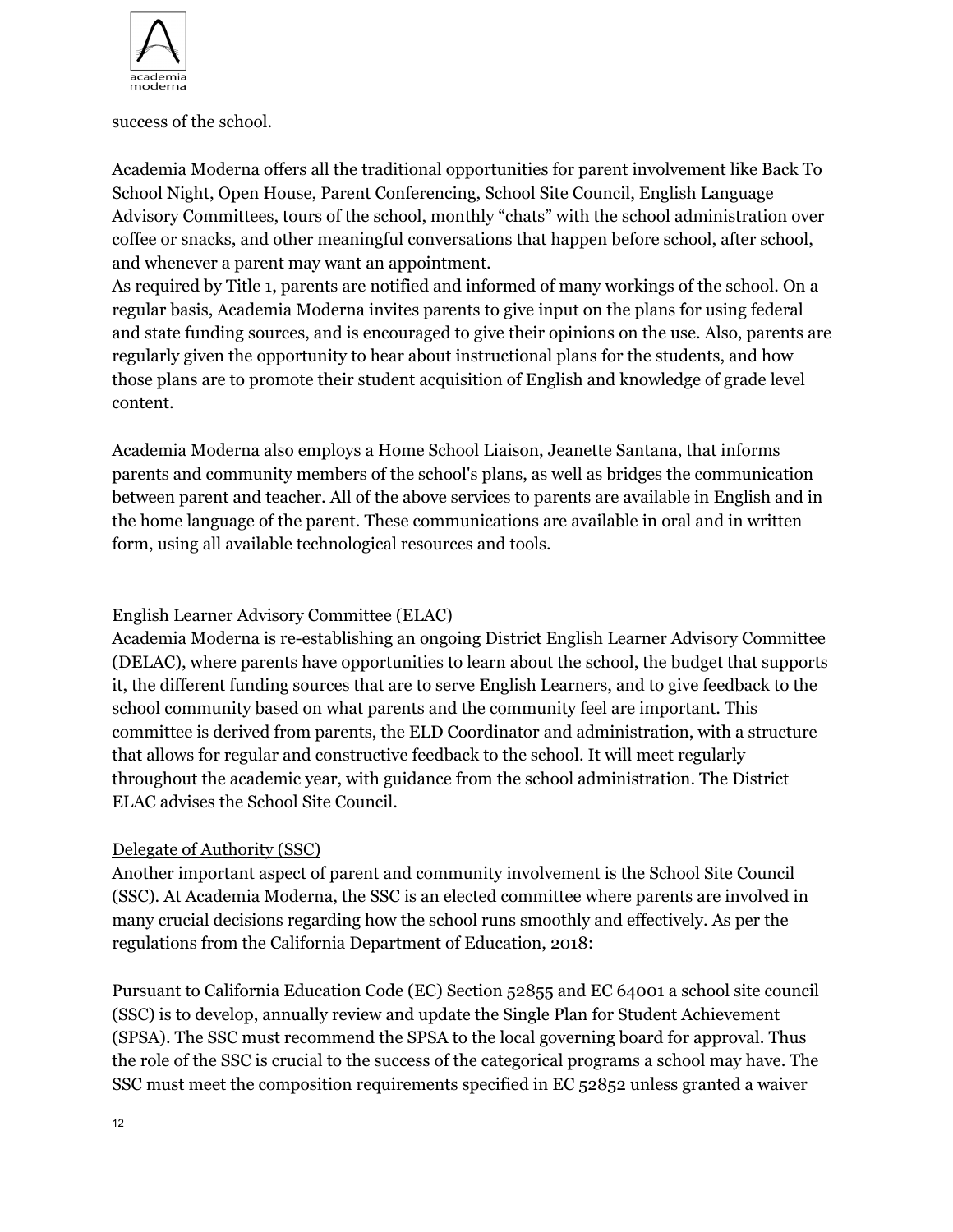

from the State Board of Education (SBE). The composition of the SSC is specified as follows: The SSC shall be composed of:

the principal; teachers selected by teachers at the school, and other school personnel selected by other school personnel at the school, parents of students attending the school and/or community members selected by such parents.

At the elementary level, the SSC shall be constituted to ensure parity between: (a) the principal, classroom teachers, and other school personnel; and (b) parents; or community members selected by parents.

At both the elementary and secondary levels, classroom teachers shall comprise the majority of persons represented under subdivision (a) of this section. At the discretion of the local governing board, the middle school may, but is not required to, include student representation on the SSC. If a middle school SSC includes students, the SSC must meet the composition requirements of secondary schools.

### School-site Selection of Members

The means of selecting SSC members is not specified in law, except that members must be chosen by their peers (EC Section 52852). No additional membership qualifications may be required. Beyond the composition requirements stated above, no member position on the SSC may be reserved for any group or individual. SSC membership may be determined by ballot or may be decided in an open meeting by voice vote.

To broaden the support for the SSC membership selection process, and to avoid controversy over the selection of SSC members, board policy, or SSC bylaws may specify: The means of selecting members and officers Terms of office for members and officers The notice of elections for each peer group

The responsibilities of the SSC and time commitment involved: A policy of nondiscrimination, as may occur by limiting membership to a select group. Many schools elect members for a two-year term, with elections for half the members held in even years and half in odd years. This practice ensures that the SSC will not be composed entirely of new members each year. Some schools assure additional continuity by electing non-voting alternate members, who are seated as voting members by the SSC in the event of a midterm vacancy on the school site council.

In order to conduct business effectively, the SSC may include officers with stated responsibilities and authority, including:

A chairperson to organize, convene, and lead meetings of the SSC A vice chairperson to serve in the absence of the chairperson A secretary to record actions taken at SSC meetings and keep SSC records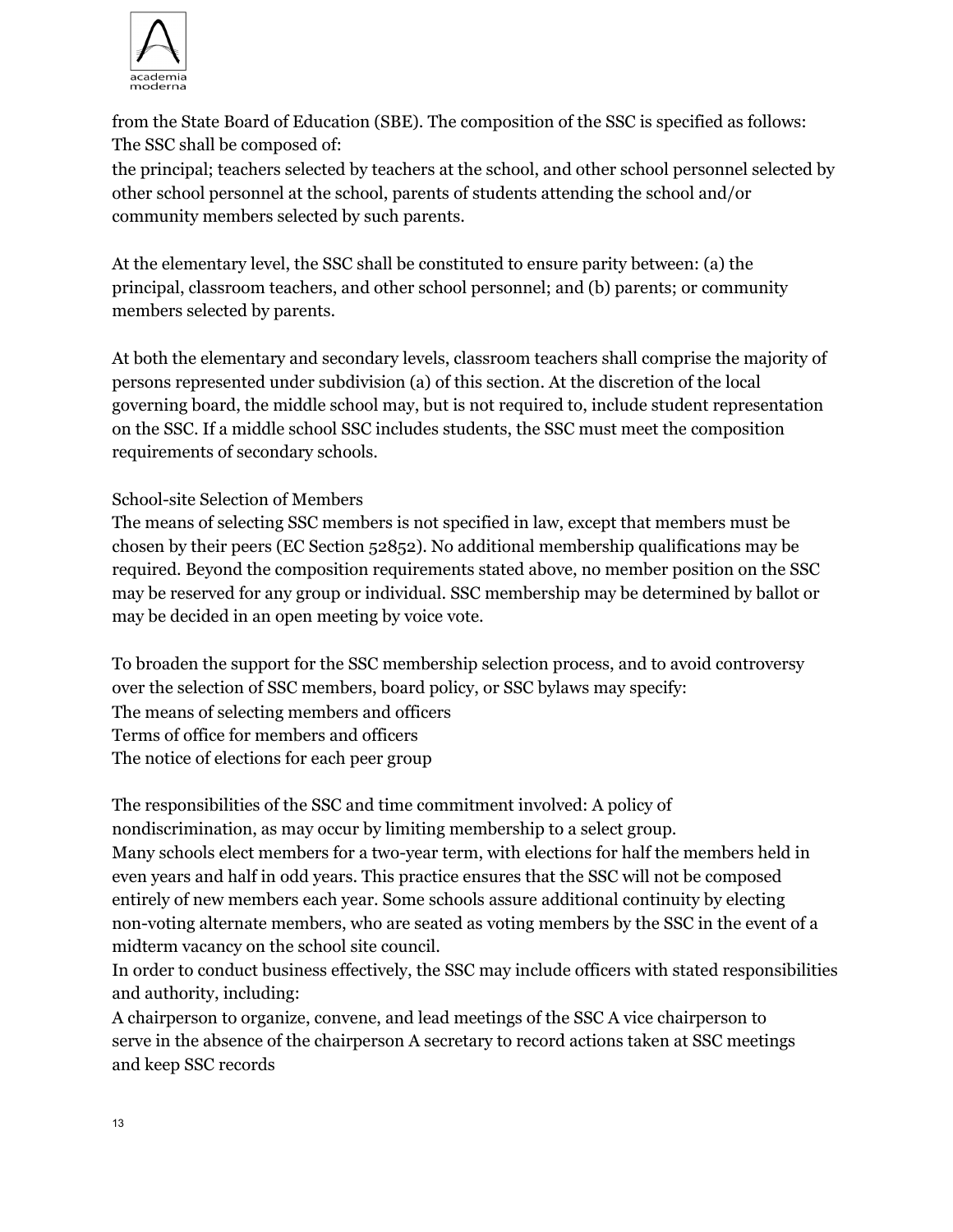

A parliamentarian to resolve questions of procedure, often with the help of Robert's Rules of Order or similar guide Other officers as necessary to perform stated duties in support of the work of the SSC https://www.cde.ca.gov/fg/aa/co/ssc.asp)

# Accountability for Implementation of Family and Community Involvement

The administrative team of Academia Moderna will take full responsibility for the accountability of the full involvement of parents, in SSC and ELAC, and in ongoing parent involvement in the school. This accountability would include sign-in sheets, agendas, and other documentations of parent involvement.

### **Principle 6: Monitoring, Evaluation, and Accountability**

Purposes of EL Program Monitoring, Evaluation and Accountability The administrative and instructional teaching teams of Academia Moderna understand the importance of the maintenance of the highest quality instruction for the students of this school. Including effective instruction of International Baccalaureate, the development of academic speaking and writing, and the consistent linguistic and academic achievement of English Learners are the purposes for monitoring, evaluating, and maintaining accountability of the most effective instruction.

EL program Goals and Related Evaluation Questions Increase EL proficiency level one year, every year. Reclassify 5% each year.

### **Principle 7: Meeting State and Federal Compliance Requirements**

#### **Authorization to Teach English Learners**

All current and subsequently hired teachers and administrators are and will be fully credentialed to teach all students assigned to them in their assignments. If teacher interns are needed, their university transcripts will be examined to ensure that they have sufficient training and certification for their assignment. The Human Resources Department in ALTA Schools is primarily responsible for these assurances.

#### **Language Immersion**

English Language Learners are immersed in English classrooms with English Language Development (ELD) teaching strategies included in its core program in the areas of listening, speaking, reading, and writing. ELD and SDAIE support is offered to all students who are identified as ELL. All students have access to the ELD, ELA and other core content curriculum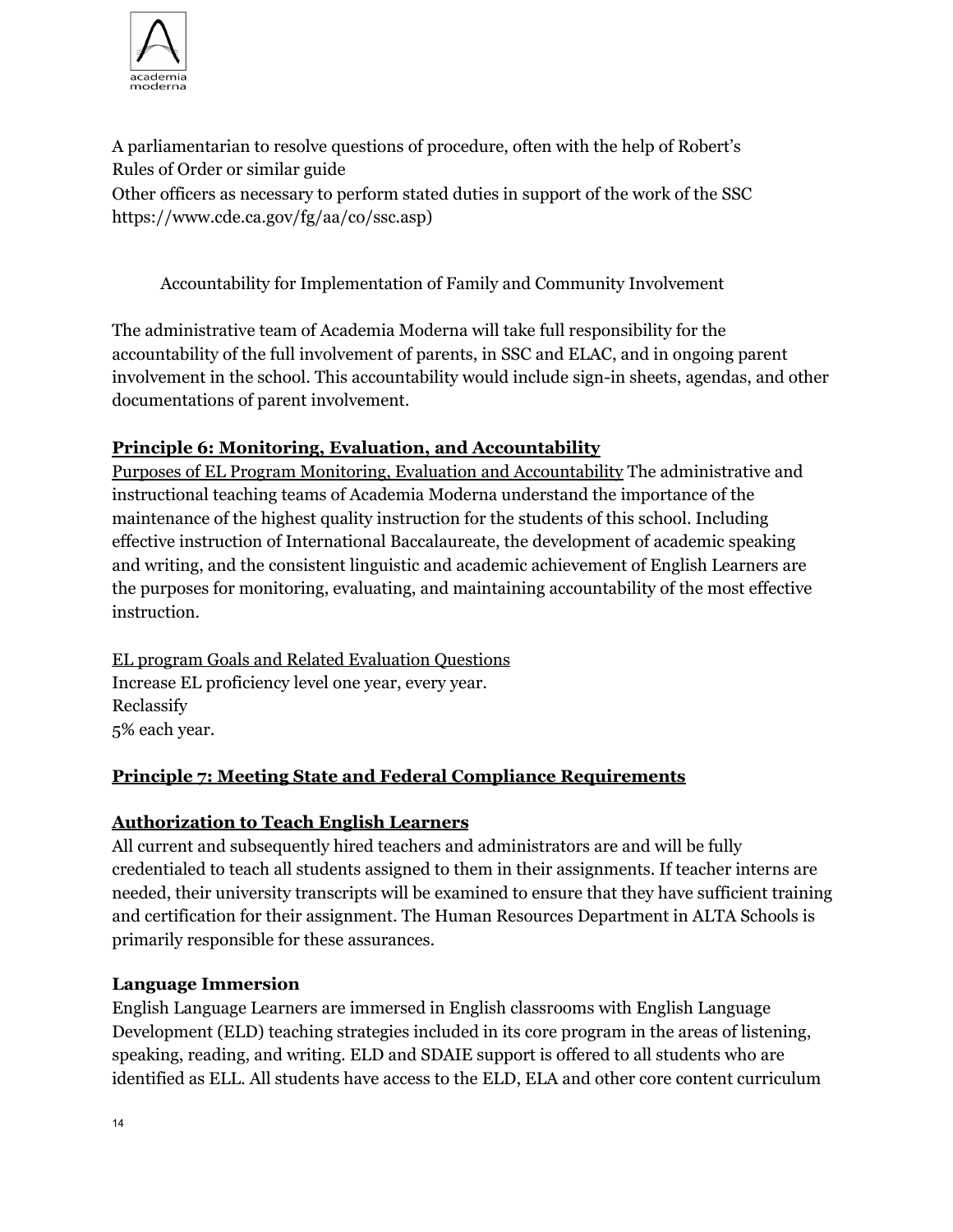

### through SDAIE strategies.

Academia Moderna hires instructional staff that hold California Teacher of English Learners (CTEL) or equivalent to teach ELLs. All teachers possess a C.L.A.D. certification. In addition, all instructional staff receive ongoing professional development training in English Language Development strategies through the use of SDAIE and state approved ELD Curriculum.

### **Home Language Survey**

Based on the student's Home Language Survey, students who are identified as English Language Learners are placed in an ELD class that is supported in a variety of ways through the use of the curriculum, pacing guides, assessments and other viable research based instructional strategies. Academia Moderna has an established English Learner Advisory Council (ELAC). Both Academia Moderna and ELAC follow the guidelines for ELAC formation, responsibilities and documentation as listed in LAUSD's Master Plan for English Learners. Instructional staff monitor the language acquisition of each English Learner to determine progress and follow reclassification procedures as stated in Education Code section 313.

### **Special Education**

Special Education teachers are certified to teach English Language Learners and meet the special education instructional needs of English Learner students. Performance standards and assessments for students with special needs or limited English proficiency are adapted as appropriate to their Individualized Education Plans or English proficiency levels.

#### **Teacher and Administrator Evaluation**

Teacher and Administrative evaluations are determined by the ALTA Charter School System. Teacher evaluations will be based on The Framework for Teaching by The Danielson Group. The framework consists of 4 domains: Domain 1- Planning and Preparation; Domain 2- The Classroom Environment; Domain 3- Instruction; and Domain 4-Professional Responsibilities. This framework will be used to guide support, evaluation, and growth opportunities for teachers. Administration's evaluation will be guided by the California Professional Standards for Education Leaders (CPSEL). Both evaluation tools allow for the identification of what educators need and be able to do to positively impact all learners.

Academia Moderna's English Language Learners (ELLs) receive Language instruction in English as per Education Code section 305 with Specially Designed Academic Instruction in English (SDAIE) strategies to access state approved curriculum. Academia Charter complies with all federal and state mandates for English Language Learners. In addition, Academia Moderna follows LAUSD's Master Plan for English Learners and works closely with LAUSD in revising the master plan. Students are identified as ELL through home language surveys and ELPAC scores. Other student records are also used as supporting documentation. All ELL students are placed in the appropriate ELD Level course based on the results of the ELPAC scores.